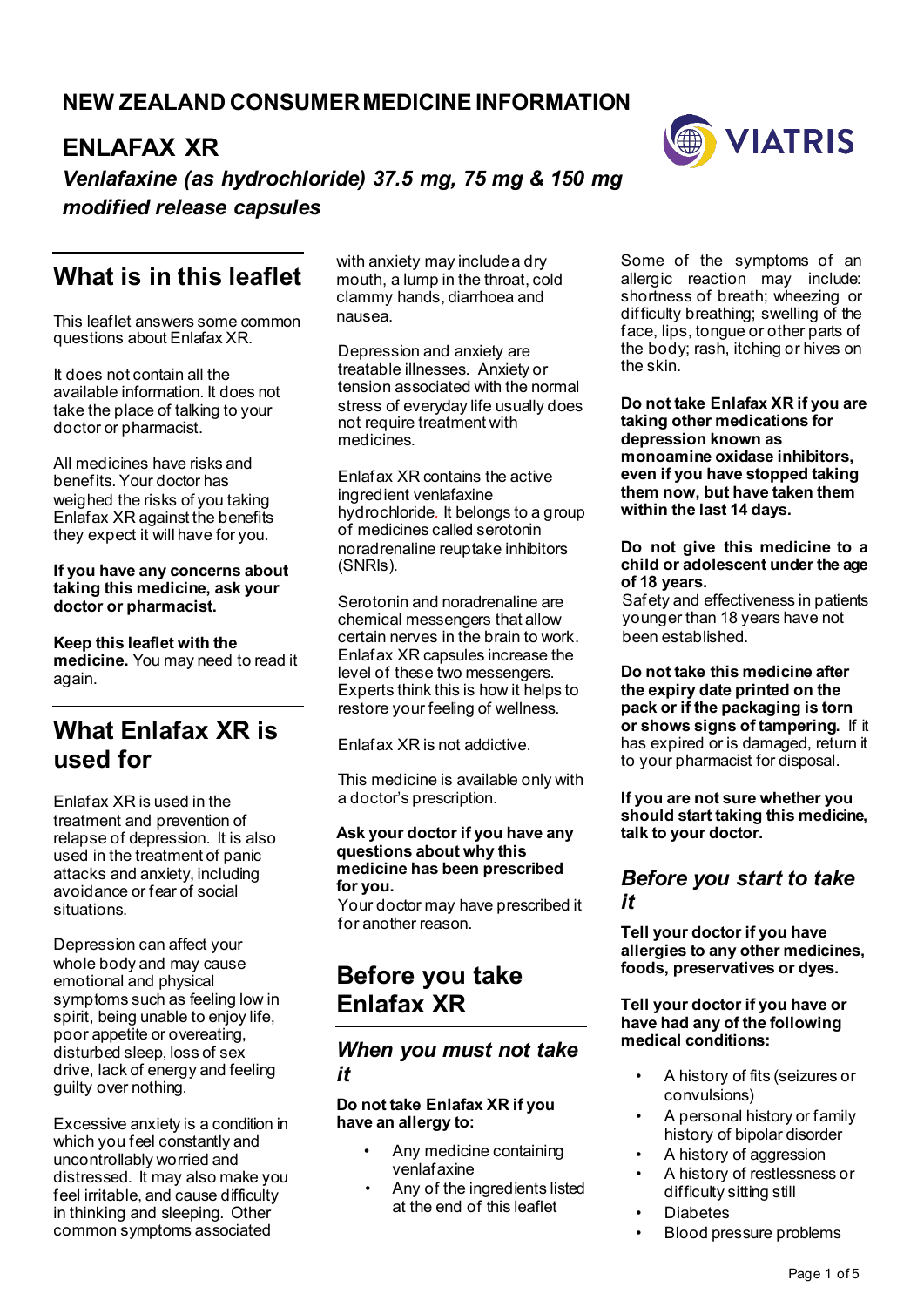- Glaucoma (increased pressure in the eye)
- A tendency to bleed more than normal or you are taking medicines to prevent blood clots
- Raised cholesterol levels or you are taking medicines to lower cholesterol
- Problems with your kidneys or liver
- Problems with your heart, especially conditions causing irregular heartbeats.

**Tell your doctor if you are pregnant or plan to become pregnant or are breast-feeding.** Your doctor can discuss with you the risks and benefits involved.

**If you have not told your doctor about any of the above, tell him/her before you start taking Enlafax XR.**

### *Taking other medicines*

**Tell your doctor or pharmacist if you are taking any other medicines, including any that you get without a prescription from your pharmacy, supermarket or health food shop.** Some medicines and Enlafax XR may interfere with each other. These include:

- Medications for depression known as monoamine oxidase inhibitors (such as moclobemide, linezolid, phenelzine and tranylcypromine), even if you have stopped taking them now, but have taken them within the last 14 days. Your doctor or pharmacist can tell you what to do if you are taking any of these medicines
- Any other medications for depression, anxiety, obsessive compulsive disorder or premenstrual dysphoric disorder, including St John's wort
- Medicines for treating mental disorders such as haloperidol, risperidone, lithium or clozapine
- Tramadol, fentanyl, dextromethorphan, tapentadol, pentazocine,

pethidine and methadone used to treat strong pain

- Medicines used to treat Attention Deficit Hyperactivity Disorder (ADHD) such as dexamphetamine and lisdexamphetamine
- Cimetidine for reflux and stomach ulcers
- Triptans used to treat migraine
- Amiodarone or quinidine used to treat irregular heartbeats.

These medicines may be affected by Enlafax XR or may affect how well it works. You may need different amounts of your medicines, or you may need to take different medicines.

Your doctor may do some tests such as an electrocardiogram (ECG) or blood tests if you are taking these medicines whilst taking Enlafax XR.

- Metoprolol for high blood pressure or angina
- Medicines used to prevent blood clotting such as anticoagulants and platelet inhibitors
- Indinavir for viral infections
- Antibiotics such as erythromycin and linezolid for bacterial infections
- Ketoconazole or fluconazole for fungal infections.

Your doctor and pharmacist have more information on medicines to be careful with or avoid while taking this medicine.

## **How to take Enlafax XR**

#### **Do not divide, crush, chew or dissolve the capsules.**

Taking divided, chewed or crushed Enlafax-XR capsules, in theory, could lead to the rapid release and absorption of venlafaxine.

Do not be concerned if you see inert components of the capsule in your stools after taking Enlafax XR. The capsules are designed to release the active ingredient

(venlafaxine) slowly as they travel through your stomach and intestines. Some parts of the capsule components do not dissolve and are passed out in your stools. So, even though you may see capsule components in your stools, your dose of medicine has been absorbed.

#### **Follow all directions given to you by your doctor or pharmacist carefully.**

They may differ from the information contained in this leaflet.

**If you do not understand the instructions on the box, ask your doctor or pharmacist for help.** 

## *How much to take*

### **Depression and Anxiety**

The usual starting dose is 75 mg taken once daily. If necessary, after two weeks, your doctor may increase your dose to 150 mg taken once daily.

### **Panic attacks**

The usual starting dose is 37.5 mg taken once daily for the first 4 to 7 days, then increased to 75 mg taken once daily.

#### **Do not change dose unless your doctor tells you to.**

If you have kidney or liver problems, you may need a lower dose of Enlafax XR.

If you have heart problems and your doctor wishes to increase your dose of Enlafax XR, your doctor may first do some blood tests or heart tests such as an electrocardiogram (ECG).

## *How to take it*

**Swallow the capsules whole with a full glass of water.** 

### *When to take it*

**Take your medicine once daily with food, at approximately the same time each day.** Taking it at the same time each day will have the best effect. It will also help you remember when to take it.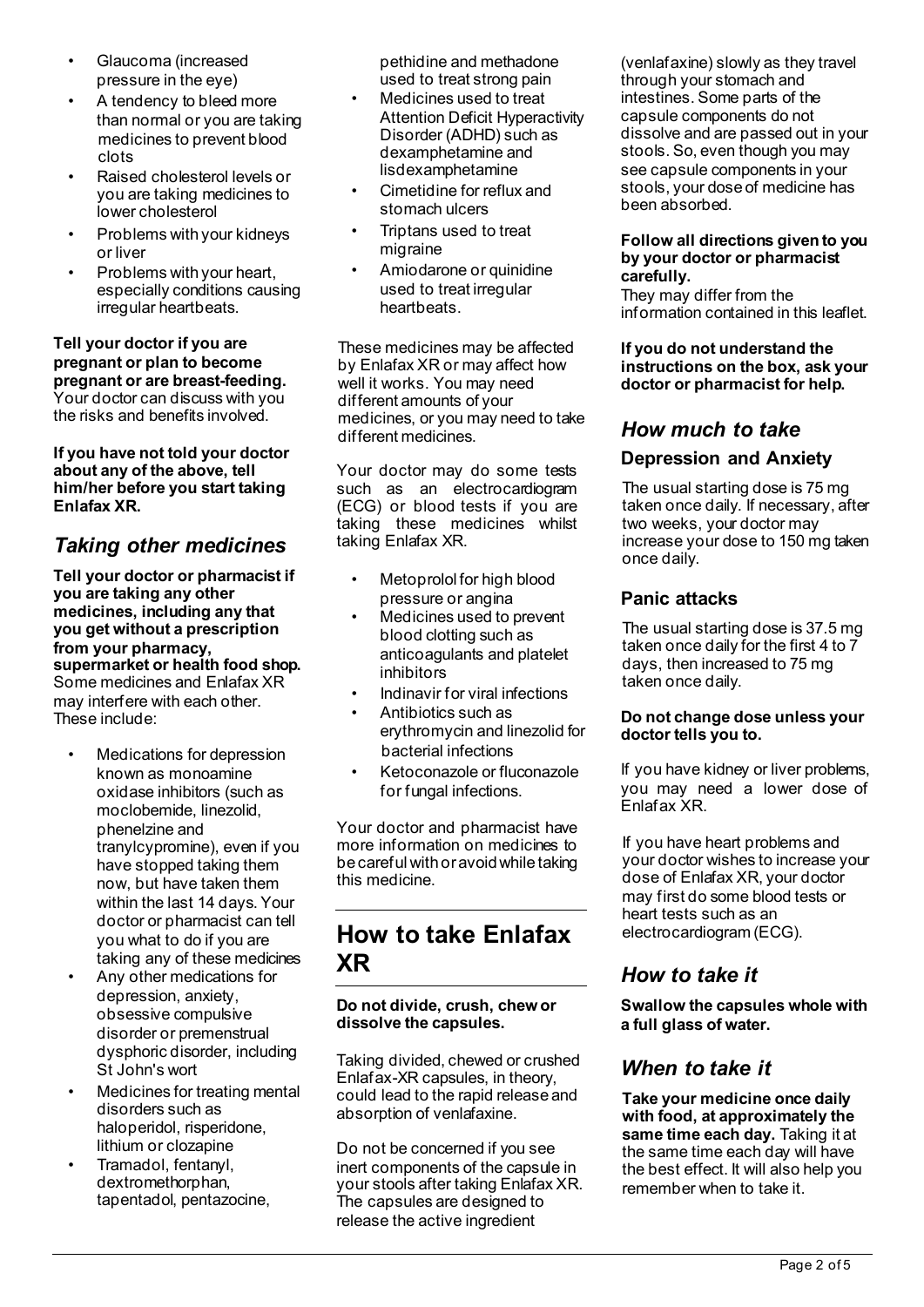**Avoid drinking alcohol while you are taking Enlafax XR.**

### *How long to take it*

#### **Continue taking your medicine for as long as your doctor tells you.**

Although you may begin to feel better after two weeks, it may take several weeks before you feel much better. It is important to give Enlafax XR time to work.

This medicine helps to control your condition, but does not cure it. It is important to keep taking your medicine even if you feel well.

## *If you forget to take it*

**If it is less than 12 hours before your next dose, skip the dose you missed and take your next dose when you are meant to.**

**Otherwise, take it as soon as you remember, and then go back to taking your medicine as you would normally.**

#### **Do not take a double dose to make up for the dose that you missed.**

This may increase the chance of you getting an unwanted side effect.

#### **If you are not sure what to do, ask your doctor or pharmacist.**

If you have trouble remembering to take your medicine, ask your pharmacist for some hints.

### *If you take too much (overdose)*

**Immediately telephone your doctor or the National Poisons Information Centre (0800 POISON or 0800 764 766) for advice, or go to Accident and Emergency at the nearest hospital, if you think that you or anyone else may have taken too much Enlafax XR. Do this even if there are no signs of discomfort or poisoning.** You may need urgent medical attention.

Symptoms of an overdose may include drowsiness, vomiting, changes to heart rate/rhythm, seizures, breathing difficulties, unconsciousness and dilated pupils.

## **While you are taking Enlafax XR**

### *Things you must do*

**Keep all of your doctor's appointments so that your progress can be checked.**  Your doctor may do some tests (such as electrocardiogram (ECG) or blood tests) from time to time to make sure the medicine is working and to prevent unwanted side effects.

**If you are about to be started on any new medicine, remind your doctor and pharmacist that you are taking Enlafax XR.** 

**If you become pregnant while taking this medicine, tell your doctor immediately.** 

**If you are going to have surgery, tell the surgeon or anaesthetist that you are taking this medicine.** Enlafax XR may affect other medicines used during surgery.

If you are about to have any urine tests, tell your doctor that you are taking this medicine. It may interfere with the results of some tests.

#### **Keep enough Enlafax XR capsules to last weekends and holidays.**

Tell any other doctors, dentists, and pharmacists who treat you that you are taking this medicine.

#### **Watch carefully for signs that your depression or anxiety is getting worse, especially in the first few weeks of treatment, or if your dose has changed.**

Sometimes people with depression can experience a worsening of their depressive symptoms. This can happen even when taking an antidepressant.

Information from clinical trials has suggested that children. adolescents and young adults (18-24 years), particularly those with depression, may be at increased risk of suicidal behaviour (including suicide attempts) when

treated with venlafaxine, especially during initial treatment.

**Tell your doctor immediately if you experience any of the following symptoms, especially if they are severe, you have not had these symptoms before or they may happen suddenly**.

- Anxiety or agitation
- Panic attacks
- Difficulty sleeping
- **Irritability**
- **Aggressiveness**
- Hostility or impulsiveness
- **Restlessness**
- Overactivity or uninhibited behaviour
- Other unusual changes in behaviour
- Thoughts of suicide.

**Tell your doctor immediately if you have any thoughts about suicide or doing harm to yourself.** 

### **Warning signs of suicide**

**If you or someone you know is showing the following warning signs, either contact your doctor or a mental health advisor right away or go to the nearest hospital for treatment.** 

**All thoughts or talk about suicide or violence are serious.** 

- Thoughts or talk about death or suicide
- Thoughts or talk about selfharm or doing harm to others
- Any recent attempts of selfharm
- An increase in aggressive behaviour, irritability or agitation.

### *Things you must not do*

**Do not take Enlafax XR to treat any other complaints unless your doctor tells you to.** 

**Do not give your medicine to anyone else, even if they have the same condition as you.** 

**Do not stop taking your medicine or lower the dosage without**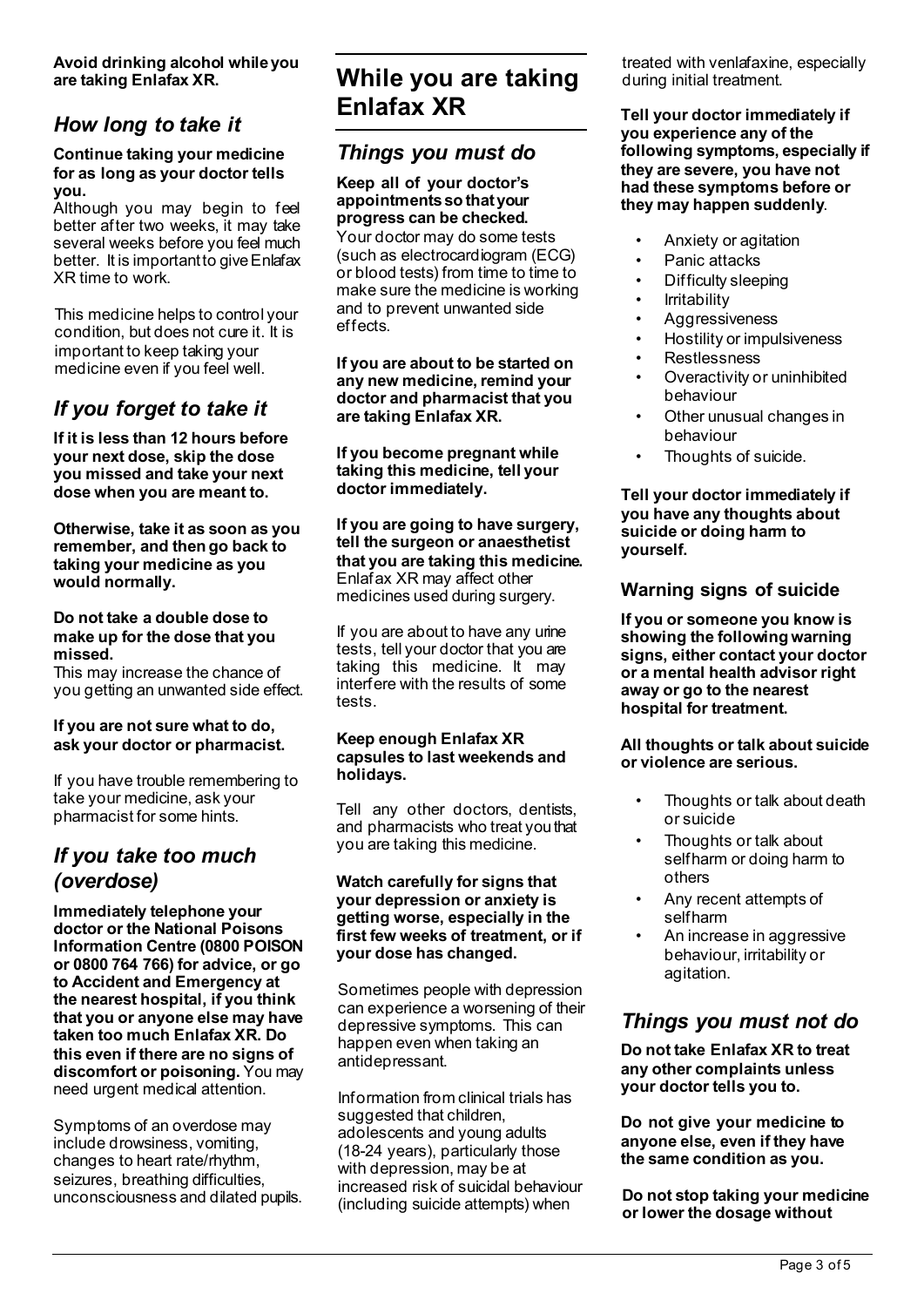### **checking with your doctor.** If

possible, your doctor will gradually reduce the amount you take each day before stopping the medicine completely.

If you stop taking it suddenly, your condition may worsen or you may have unwanted side effects such as

- Headache
- Nausea and vomiting
- **Dizziness**
- Insomnia
- **Nervousness**
- **Anxiety**
- Confusion and agitation
- Diarrhoea
- **Sweating**
- Loss of appetite
- Tremor
- Flu-like symptoms
- Impaired coordination and balance
- Tingling or numbness of the hands and feet.

Slowly reducing the amount of Enlafax XR being taken reduces the possibility of these effects occurring.

**Some of these symptoms may impair driving, or the operation of dangerous machinery. Avoid these activities if you experience these symptoms.** 

## *Things to be careful of*

#### **Be careful driving or operating machinery until you know how Enlafax XR affects you.**

This medicine may cause drowsiness and un-coordination in some people. If you have any of these symptoms, do not drive, operate machinery or do anything else that could be dangerous.

Enlafax XR like other medicines in this class, may increase your risk of bone fracture.

**Be careful when drinking alcohol while you are taking this medicine.** If you drink alcohol drowsiness may be worse.

# **Side effects**

**Tell your doctor or pharmacist as soon as possible if you do** 

### **not feel well while you are**

**taking Enlafax XR.** All medicines can have side effects. Sometimes they are serious, most of the time they are not. You may need medical attention if you get some of the side effects.

It can be difficult to tell whether side effects are the result of taking this medicine, effects of your condition, or side effects of other medicines you may be taking. For this reason it is important to tell your doctor of any change in your condition. **Do not be alarmed by the following lists of side effects. You may not experience any of them.** 

**Ask your doctor or pharmacist to answer any questions you may have.** 

#### **Tell your doctor or pharmacist if you notice any of the following and they worry you:**

- Stomach, bowel or urinary tract problems:
	- Nausea
	- Vomiting
	- Loss of appetite
	- Diarrhoea
	- Constipation
	- Difficulty passing urine passing urine frequently or incontinence
- Changes in your behaviour: • Difficulty sleeping or abnormal dreams • Paranoia
	- Aggression
	- Sexual function problems: such as delayed ejaculation, problems with erection, decreased sex drive or difficulties achieving orgasm (In some cases, these symptoms have continued after stopping treatment)
	- Nervousness
	- Teeth grinding • Impaired coordination and balance
- Difficulty thinking or working because of:
	- Yawning
	- Feeling sedated or drowsy
	- Fainting or dizziness after standing up
	- Restlessness or difficulty
	- sitting still
	- Headache
- Rapid heart beat
- Heavy or irregular
- menstrual periods
- **Sweating**
- Hot flushes
- Rash
- Hair loss
- **Itchiness**
- Weight loss
- Weight gain
- Flow of milk in women who are not breastfeeding
- **Blurred vision**
- Ringing in the ears
- Altered taste
- Dry mouth.

#### **Tell your doctor as soon as possible if you notice any of the following:**

- Muscle tremors, spasms. twitching, jerky movements or sustained muscle contractions
- Abnormal facial movements such as tongue thrusting, repetitive chewing, jaw swinging, or grimacing
- A feeling of apathy or not caring about things
- **Hallucinations**
- **Agitation**
- **Confusion** 
	- Unusually overactive
	- Changes in muscle tone, muscle weakness or fatigue
	- Numbness or pins and needles
	- Problems with breathing, shortness of breath
- Cough
- Bleeding or bruising more easily than normal
- Sensitivity to sunlight.

#### **If any of the following happen, tell your doctor immediately or go to Accident and Emergency at your nearest hospital:**

- Fits or seizures, which may be accompanied by a sudden fever
- Signs of allergy such as rash or hives, swelling of the face, lips, tongue or throat, wheezing or difficulty breathing or swallowing
- Symptoms of sudden fever with sweating, rapid heartbeat and muscle